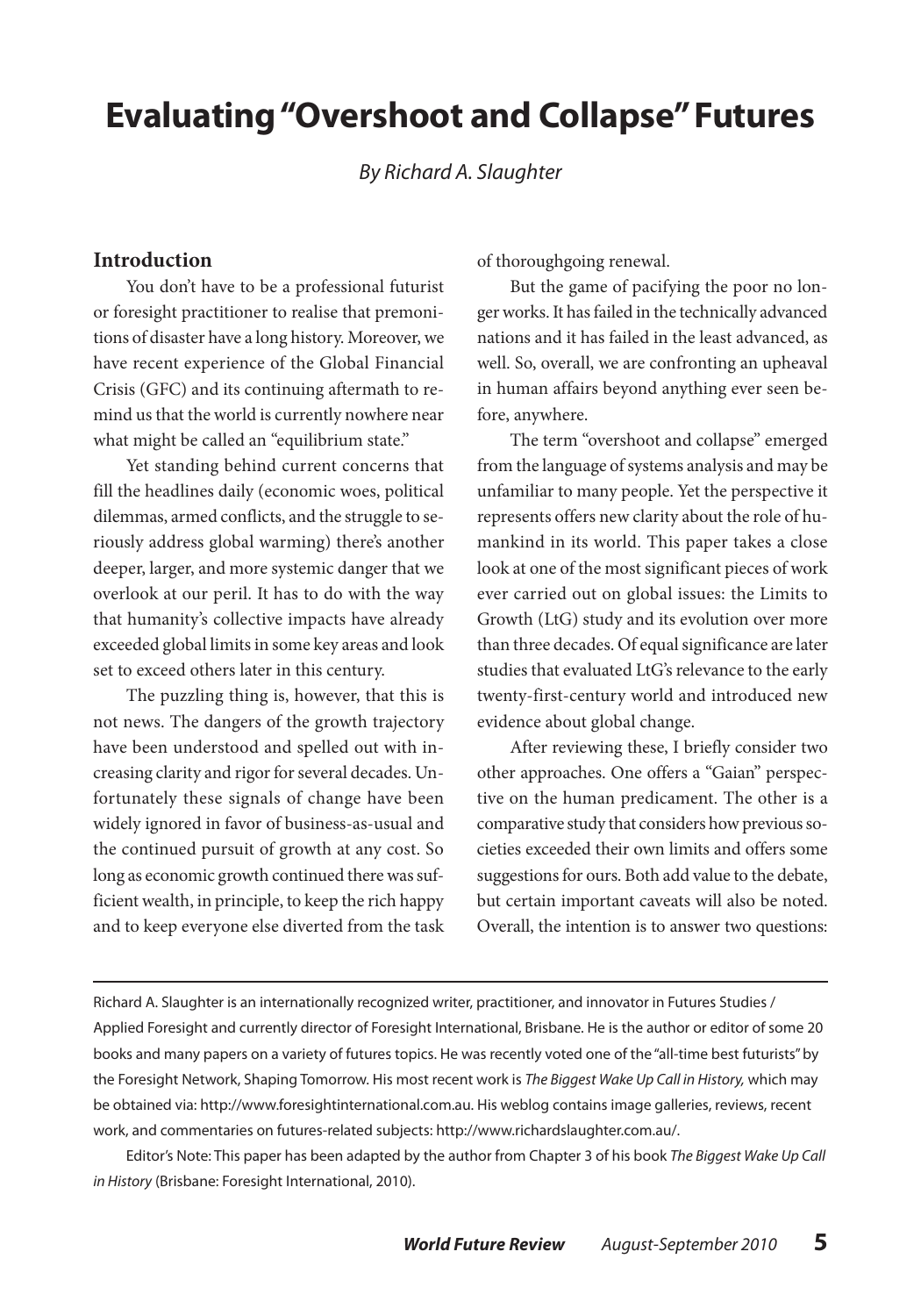Is "overshoot and collapse" a credible notion based on firm evidence? And if so, what does this imply? If we can gain some real clarity here we will at least have made a start on the unprecedented tasks facing us. The sooner we begin, the greater our chances of success, and vice versa.

## **A Very Particular Danger**

In many—perhaps most—situations it can appear reasonable to adopt a "wait and see" attitude. If the problem worsens, there is usually time to respond and correct it. But some situations are "time critical," meaning that to wait is to court disaster. Examples are legion, but we still have great difficulty knowing when to act and when to wait due to natural reticence, the complexity of illdefined situations, and opportunity costs.

In early 2009 many people lost their lives in bushfires near Melbourne because the conflagration occurred so quickly they were unable to escape. Such disasters have happened before and will, no doubt, happen again. Now, however, we face not simply one particular threat but a number of threats coming together at roughly the same time. Moreover, this is occurring not merely on a local or even on a regional scale but globally.

This means that the encroaching challenge to civilization cannot be adequately resolved by any single country or jurisdiction. Also, to give the screw one final turn, this challenge is not one that stands before everyone, everywhere, as a clear and present danger that calls forth immediate and effective social responses. Rather, it is challenging different people in different ways.

This very particular danger is only visible within prepared and open human minds. It takes on greater reality for those who feel the experience of change most acutely—generally, that is, by minorities or those (still often perceived as "outsiders") willing to pursue the kind of careful study and extended reflection that, almost by definition, will be undertaken only by a few.

Currently there is no effective institutional

capacity for social foresight anywhere. Thus, under present conditions, only a relatively small minority of people sees the danger clearly and is motivated to start working on solutions. And those who attempt to implement solutions confront a social and economic system that wants no new ideas except those that seem to produce immediate benefits in terms of power and profit.

Viewed from a broader perspective, this attitude is contradictory and a certain recipe for disaster. How, therefore, can the threats to humanity be made so clear and credible that whole societies can begin to consciously respond to them?

It is not enough to call, as some done, for the sort of responses that are elicited by war and the threat of war. The threats to survival in rich developed countries are not yet of that kind. Unlike those living on the edge in various parts of the Third World, still-affluent populations do not yet see disaster dead ahead with the kind of immediacy that accompanies famine and war. Nor does humanity quite yet stand on the brink of utter extinction with the threat that all that we hold dear will be torn apart before our eyes (though, in truth we are closer to this than most realize).

For those sufficiently affluent to remain largely insulated from natural processes, the threats remain too subtle, distant, and complex to make them willing to rethink assumptions and work together in ways that matter. Clearly, we need new rationales for action backed by meaningful evidence and compelling options. The central purpose of this paper, and the new book it was adapted from, is to provide part of the groundwork needed in order to achieve this.<sup>1</sup>

### **The Limits to Growth Project**

The 1972 publication of *The Limits to Growth* created a debate that has ebbed and flowed ever since.2 The book looked in some detail at the phenomenon of exponential growth and argued that its dangers had been widely overlooked. It provided a number of examples to suggest that, given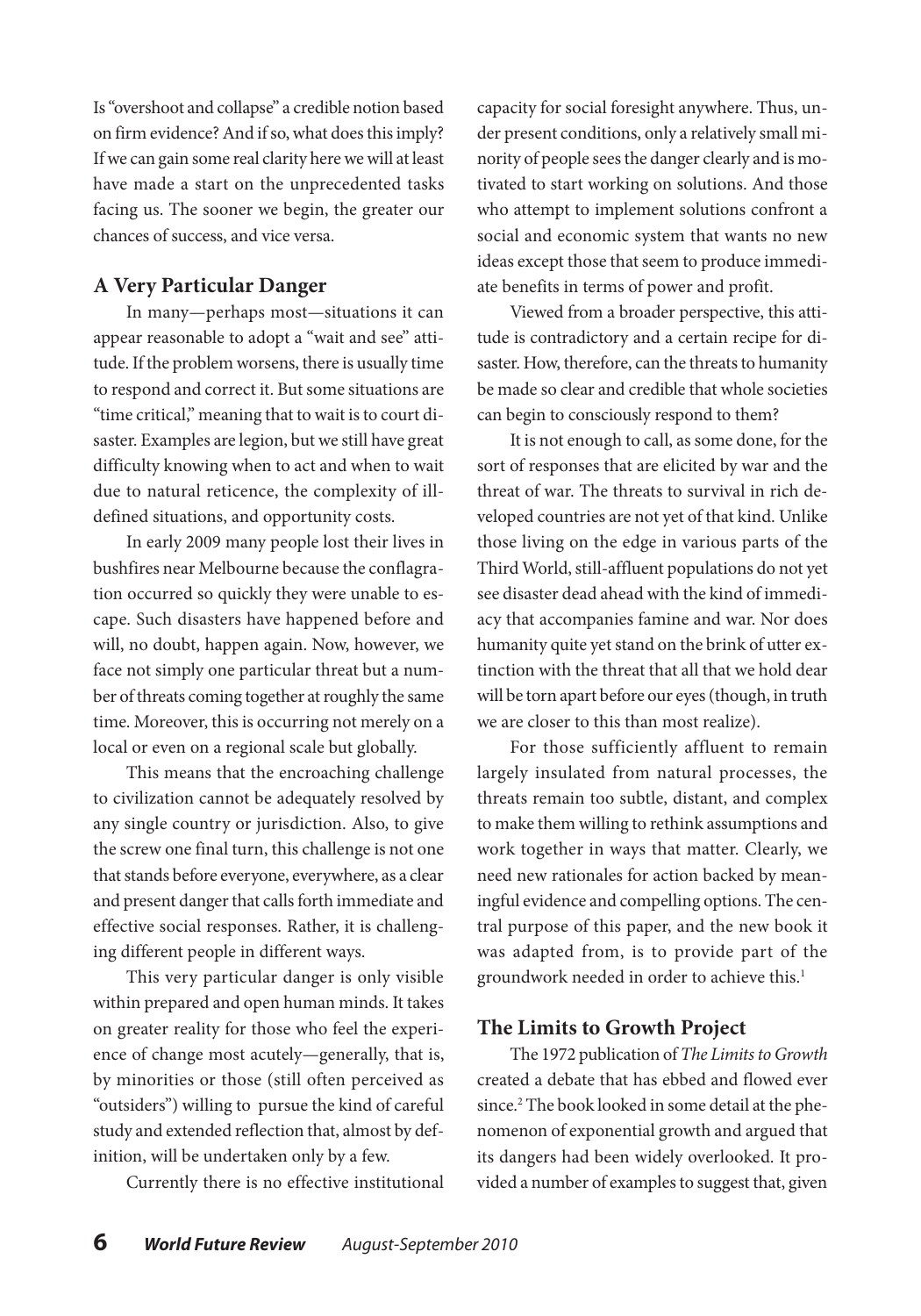such growth, it is possible to move very quickly from a situation of abundance to one of scarcity. This leads to a crucial insight that is constantly overlooked by climate-change deniers and others—i.e., that "precise numerical assumptions about the limits of the earth are unimportant when viewed against the inexorable progress of exponential growth."3

It follows that a combination of population growth, agricultural production, resource depletion, industrial output, and pollution would lead to the collapse of civilization unless limits to growth were observed before they became compelling. These conclusions were based on computer modeling techniques that were not widely known or understood at the time. On the one hand, these appeared to give the thesis a certain credibility; but on the other, various specialists questioned some of the underlying assumptions and methodologies employed.4

The Club of Rome, which had sponsored the report, also provided sufficient publicity to keep it in the public eye for some time where it attracted much interest and comment. But the central message of the book was uncompromising. It is worth setting it out in full here:

There may be much disagreement with the statement that population and capital growth must stop soon. But virtually no one will argue that material growth on this planet can go on forever. At this point in man's history, the choice posed above is still available in almost every sphere of human activity. Man can still choose his limits and stop when he pleases by weakening some of the strong pressures that cause capital and population growth, or by instituting counterpressures, or both.

Such counter-pressures will probably not be entirely pleasant. They will certainly involve profound changes in the social and economic structures that have been deeply impressed into human culture by centuries of growth. The alternative is to wait until the price of technology becomes more than society can pay, or until the side effects of technology suppress growth themselves, or until problems arise that have no technical solutions. At any of those points the choice of limits will be gone. Growth will be stopped by pressures that are not of human choosing and that, as the model suggests, may be very much worse than those which society might choose for itself.<sup>5</sup>

The authors of LtG also argued that placing our faith in technology as the "ultimate solution" diverts our attention from what they called the "ultimate problem": how to deal with growth within a finite system. In setting out this thesis so clearly and directly, the LtG study, in effect, fired a couple of shots across the bow of the great ship "Progress" that had been steaming steadily ahead for several centuries. But, far from considering the thesis on its merits what actually happened was that, after an initial burst of publicity and comment, the study was effectively ignored.

This occurred for a couple of reasons. First, the growth imperative is the powering dynamic of capitalist system. With growth, so it is claimed, the "cake" just keeps getting bigger so that, in theory, everyone can have more. Given that the purported "overshoot" was way off in the haze of the future, there was simply no countervailing force at hand to rein in a process from which so many people had benefited. Second, in posing the issue this way—through computer modeling, graphs, diagrams, and so on—the study's authors were initially unable to connect with, or even recognize, the full personal, social, and cultural implications of their proposals for controlling growth and avoiding disaster.

These implications were barely glimpsed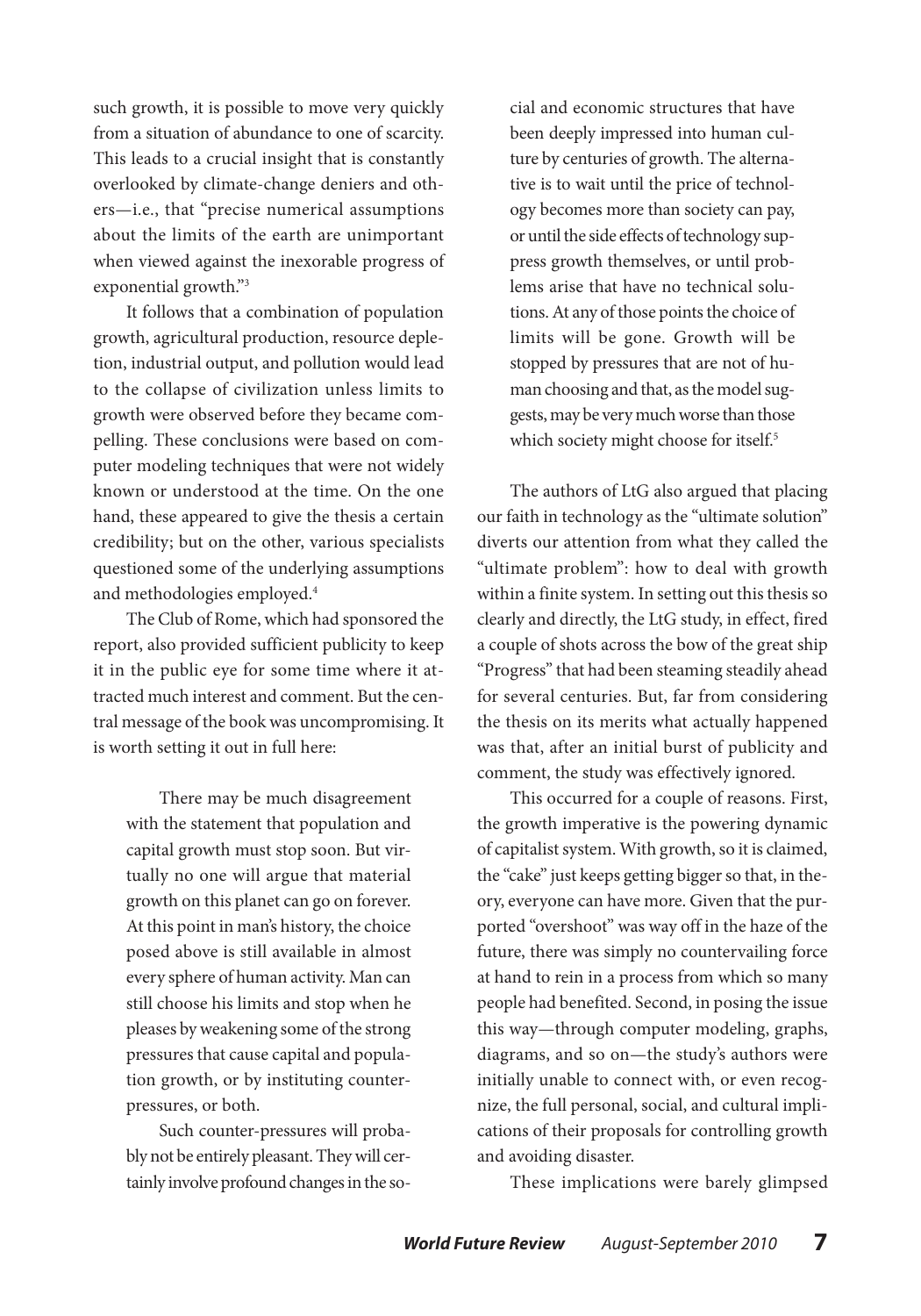from within the study and certainly not named or engaged in any meaningful way. Nevertheless, it is wrong to think of this work as a failure. It succeeded in raising issues and articulating concerns about the viability of a growth-oriented and technology-focused culture that needed to be in the public domain.

Another stage in the LtG project was marked with a 1992 work called *Beyond the Limits*.<sup>6</sup> It presented an updated and clearer account of exponential growth, backed by improved modeling techniques. It also reviewed the nature of limits and reconsidered the dynamics of growth in a finite world. One of the new features of the work was the way that it demonstrated beyond all doubt that foresight had become a structural necessity. In a section called "Why overshoot and collapse?" the authors wrote that:

Overshoot comes from delays in feedback—from the fact that decision makers in the system do not get, or believe, or act upon information that limits have been exceeded until long after they have been exceeded.… The larger the accumulated stocks, the higher and longer the overshoot can be. If a society takes its signals from the simple availability of stocks, rather than from their size, quality, diversity, health and rates of replenishment, it will overshoot.7

There then follows a statement that illuminates the situation we have now reached:

Physical momentum causes delay not in the warning signals, but in the response to the signals. Because of the time it takes forests to grow, populations to age, pollutants to work their way through the ecosystem, polluted waters to clear, capital plants to depreciate, and people to be educated or retrained, the economic system can't change overnight, even if it gets and acknowledges clear and timely signals that it should do so. *To steer correctly, a system with inherent physical momentum needs to be looking decades ahead.*<sup>8</sup> (Emphasis added.)

I know of no clearer explanation as to why what I call "social foresight" has become a structural necessity. Without it, or something very similar, crucial signals from the environment are not received, not understood nor interpreted correctly, and certainly not fed into critical decision-making processes across the board. Such oversights have already become prohibitively expensive not merely to people and the human economy, but also within the progressively degraded global commons upon which all life depends.

Later in *Beyond the Limits* the authors explain why "timely action" is so central to their thesis. Growth can be insidious because it may shorten the time available for key decisions to be made. Systems that had coped during slower periods of change may be close to reaching their limits and in danger of collapse before awareness of the fact has been achieved. Technology and markets that worked well during slower periods of change could be overwhelmed as a society rapidly reaches interconnected limits.

One reason for this is the cost of adjustment mechanisms, such as new tax regimes or more energy-efficient technologies. Another is that distortions and delays occur in feedback (information) loops. For example, scientists may fail to be heard and national councils may be politically neutralized, undermined, or unresponsive. Finally, and crucially, they note that:

The market and technology are merely tools that serve the goals, the ethics, and the time perspectives of the society as a whole. If the goals are growth-oriented, the ethics are unjust,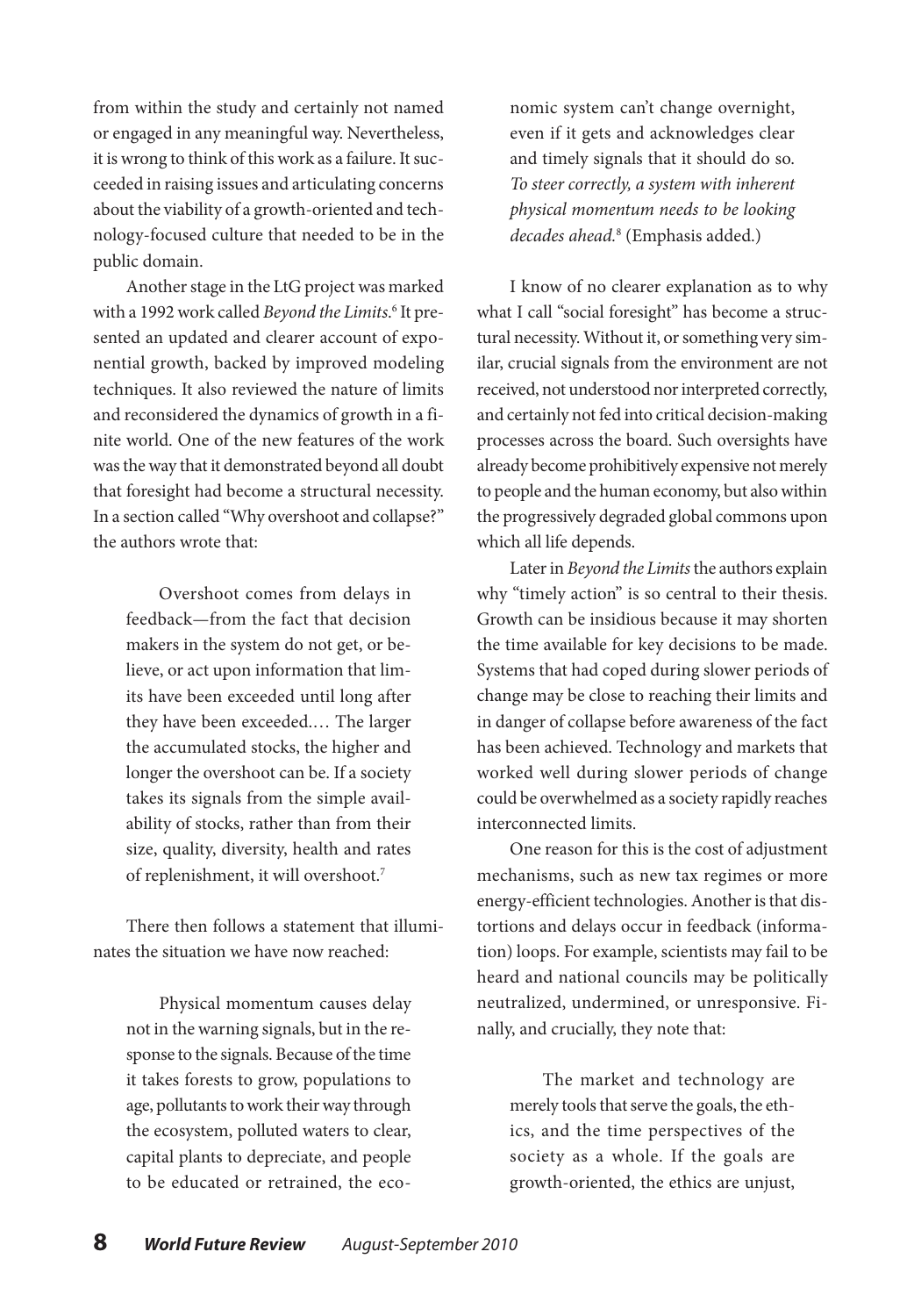and the time horizons are short, technology and markets can hasten a collapse instead of preventing it.<sup>9</sup>

The recognition that intangibles such as goals, ethics, and time perspectives play a key role was of primary significance. In this and other ways *Beyond the Limits* offered a new understanding informed by over 20 years' further work and reflection. Apart from describing the dynamics of exponential growth more clearly, and providing up-to-date examples, the analysis was beginning to zero in, as it were, on the human and social sources of the issues raised. Indeed, near the end of the book the authors concluded that "It is necessary for the present generation not only to bring itself below the earth's limits but to restructure its inner and outer worlds."10

This is a crucial insight, which alerts us to the fact that for such ideas to take root and emerge in practice requires a readiness and a capacity that may be in shorter supply than we might wish. In turn, what this indicates is the adequacy or otherwise of the interior resources available within people and cultures. *Beyond the Limits* concluded by outlining a number of shifts that the authors considered were necessary in culture, human behavior, and governance. Briefly, these included visioning, truth telling, and loving—qualities that thus far have not figured largely in public or international affairs anywhere in the world.<sup>11</sup>

What is currently the final book in the series was published in 2005. It was appropriately called *Limits to Growth: the 30 Year Update*. 12 The book presents what the authors refer to as "pervasive and convincing evidence that the global society is now above its carrying capacity." They acknowledge that:

The idea that there might be limits to growth is for many people impossible to imagine. Limits are politically unmentionable and economically unthinkable. The culture tends to deny the possibility of limits by placing a profound faith in the powers of technology, the workings of a free market, and the growth of the economy as the solution to all problems, even the problems caused by growth.<sup>13</sup>

Part of the book is devoted to reviewing criticisms of the earlier works, considering changes in the World3 model, testing assumptions and showing very clearly why they believe humanity is already living in "overshoot" mode. Though dealing with some very difficult issues, it avoids being either shrill or defensive. The authors are clear about their values and open about their methodology. They seek to offer new possibilities for understanding and dealing with the global predicament. In particular they suggest a number of ways to avoid overshoot and collapse of natural systems. These include:

• Growth in population and capital must be slowed and eventually stopped by human decisions enacted in anticipation of future problems rather than by feedback from external limits that have been exceeded.

• Throughputs of energy and materials must be reduced by drastically increasing the efficiency of capital (de-materialization, lifestyle changes, etc.).

• Sources and sinks must be conserved and, where possible, restored.

• Signals must be improved and reactions speeded up; society must look further ahead and base actions on long-term costs and benefits.

• Erosion must be prevented and, where it already exists, slowed and then reversed.14

Clearly these suggestions build on the earlier work and are stated with as much—if not greater clarity and force. Yet a crucial continuity from previous decades still applies. Even these most recent proposals appear an all-but-impossible program for growth and market-oriented societies as they are presently constituted. Even at this late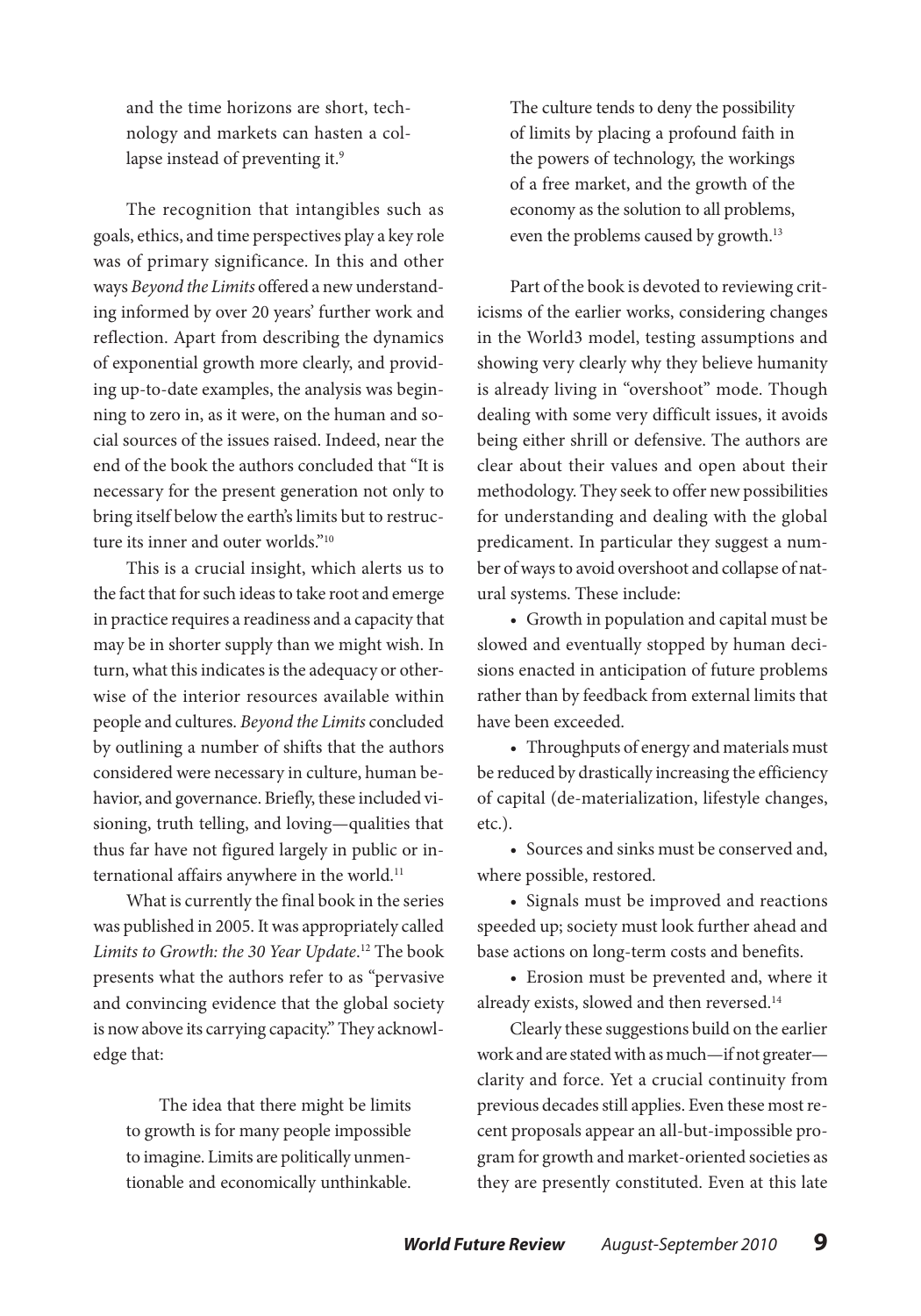stage there is not sufficiently broad understanding within society as a whole and, as a result, there is still little or no political will to ensure that recommended actions will be taken seriously, let alone carried out in practice.

By our failure to respond adequately to this diagnosis, the crisis has not been resolved; it has merely been deferred. We can be quite certain about this because it has re-emerged in a yet more extreme and intractable form in the guise of global warming. Recognizing this, the authors of *LtG 30*  Year Update also offer what they call "transitions" to a more sustainable system. They note that there are three ways that the human world can respond to signals that environmental limits are being exceeded. These are:

• Deny, disguise, or confuse the signals.

• Respond by alleviating the pressures through technological fixes.

• Work on underlying causes and change the structure of the system.<sup>15</sup>

At present there can be little doubt that the dominant response is the first, followed by the second. There is little or no prospect of even approaching the third response at the present time as "changing the structure of the system" poses almost insuperable problems and also assumes levels of clarity and understanding that almost certainly exceed our individual and collective grasp.

The conclusion seems to be that experience will continue to be a more effective teacher than foresight. Yet we should pause before assuming the worst. For one thing, new insights are constantly arising. For another, this is far from a simple "gloom and doom" story that often provides a spurious excuse for doing nothing.

## **Reviewing and Evaluating Limits to Growth**

One of the co-authors of the "Limits" series, Jorgen Randers, took a fresh look at the whole issue in a 2008 paper called "Global Collapse, Fact or Fiction?"16 He reminded readers that the main point of the LtG research was not to stop growth but, rather, to provide a basis for understanding the dynamics of overshoot and collapse. Specifically, "Limits warned about overshoot, followed by collapse, as a potential threat in the first part of the 21st century. [These] … would result if humanity continued to disregard planetary limitations on resource availability or global environmental constraints."<sup>17</sup>

The former "occurs when the 'ecological footprint of humanity' (which equals the sum total of mankind's resource use and pollution generation) grows beyond the carrying capacity of the planet (which equals the total capability of the globe to sustain human life)." Then "collapse is a sudden, unwanted, and unstoppable decline in the average welfare of a number of global citizens."

He further defines such a collapse as "global" if it "affects at least 1 billion people, who lose at least 50% of something they hold dear, within a period of 20 years."18 This is obviously a measure that can be critiqued on a number of grounds, not least that it vastly understates the magnitude of likely future events of this kind.

He then gives four of many possible "local" examples of this dynamic that have already occurred: the over-harvesting of wood on Easter Island that led to the collapse of that society; the over-fishing of Canadian cod, which destroyed the stock and forced the disbanding of the fleet; the over-valuation of share prices leading to boom and bust cycles; and, finally, the global financial crisis of 2008–2009. In the light of these examples he suggests that the overshoot and collapse syndrome is based on two major factors. These are, first, the way that the supposedly well-informed can deny what is happening right up to the point where it occurs and second, the continuation of growth beyond sustainable levels. This, in his view, is "the root cause" of the problem.

Such "local" phenomena can also be seen in more global terms by looking more closely at hu-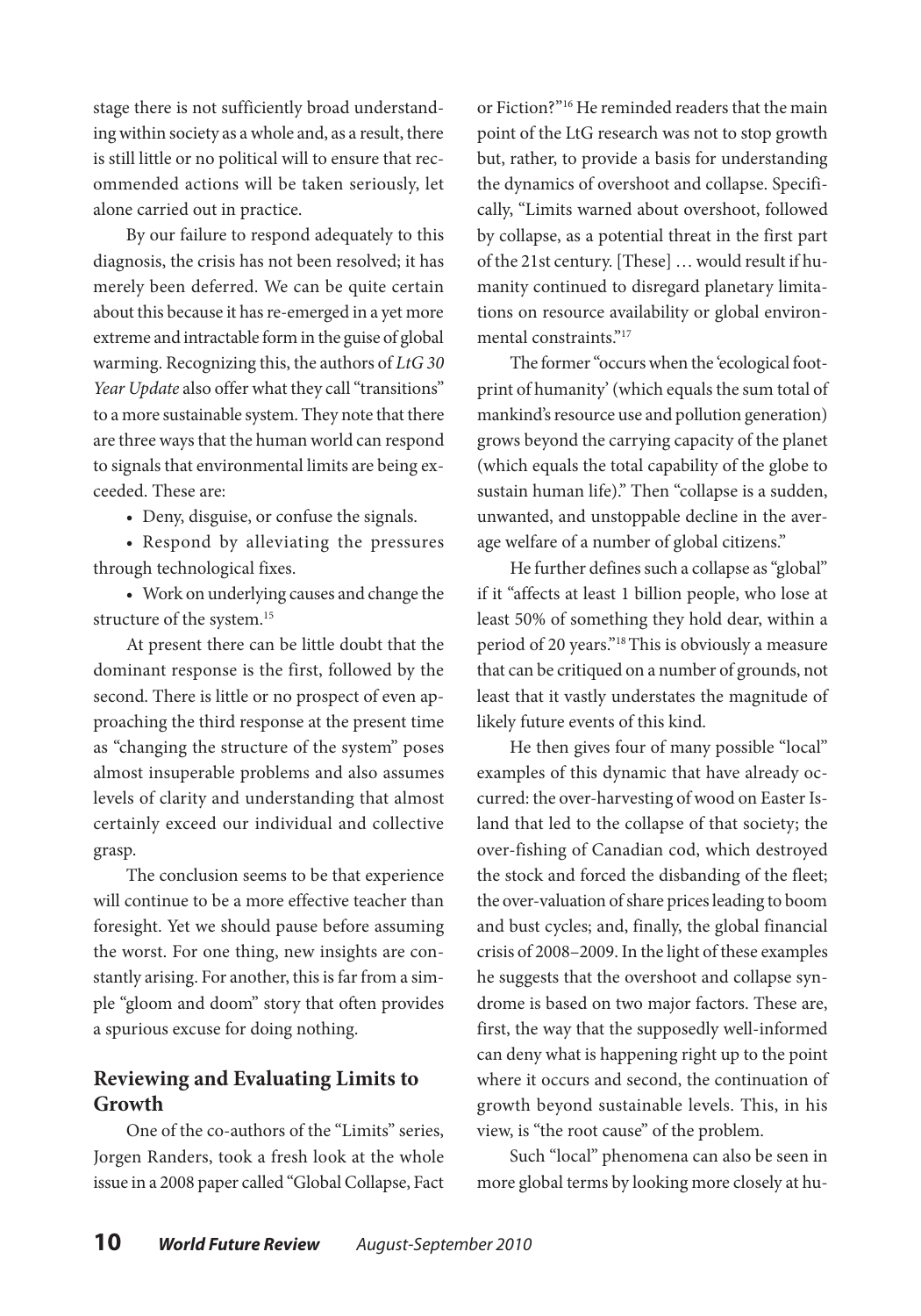manity's total impacts, or its "ecological footprint." Randers's later work independently confirms the essence of the LtG thesis and also suggests that humanity may have shifted from a sustainable growth trajectory to an unsustainable one as far back as the 1980s. So, according to the Global Footprint Network "humanity already uses the equivalent of 25% more land than is available on planet Earth."19

The main reason for this is the huge expansion in estimated forested areas that would be needed to soak up excess  $\mathrm{CO}_2^{\vphantom{\dagger}}.$  Without venturing too far into the global climate change issue at this point, it is enough to note that if this background (the empirical facts, a systems perspective, and an appreciation of psychological factors) were more widely appreciated, then current efforts to rein in  $\mathrm{CO}_2$  emissions would be much easier to undertake.

They would then make sense to more people and the delays in decision-making would be reduced. Randers, however, gives a number of examples of these delays that are numerous enough to suggest that they will not be easily or quickly resolved.20

A further contribution to clarifying and resolving these questions can be found in a paper by Graham Turner in which he compares the LtG study with what he terms "thirty years of reality."<sup>21</sup> Since it is a fairly technical paper, I will refer here to only three of its key conclusions dealing with the reception accorded the LtG project, the reliability of the systems model it used and, finally, how well the "standard run" scenario compared with subsequent trends in the real world. Turner suggests that a key reason why recommendations from the project were not taken up was that:

From the time of its publication to contemporary times the LtG has provoked many criticisms which falsely claim that the LtG predicted resources would be depleted and the world system

would collapse by the end of the twentieth century. Such claims occur across a range of publication and media types, including scientific peer reviewed journals, books, educational material, national newspaper and magazine articles, and websites. [But] this paper shows them to be false  $22$ 

This is relevant because it is here in the reception accorded to the LtG that we can see some of the ways a dominant reality responds to initiatives that challenge it. It is also reminiscent of the "deny, delay or confuse the signals" response to LtG mentioned above. More startlingly, perhaps, Turner's comparison of the original scenarios with subsequent data also revealed a good correlation between what had been termed the "standard run" scenario and the real world. He comments that "if there were fundamental flaws in the World3 model then scenario outputs from the model would be unlikely to match the long time-series data as well as they do."

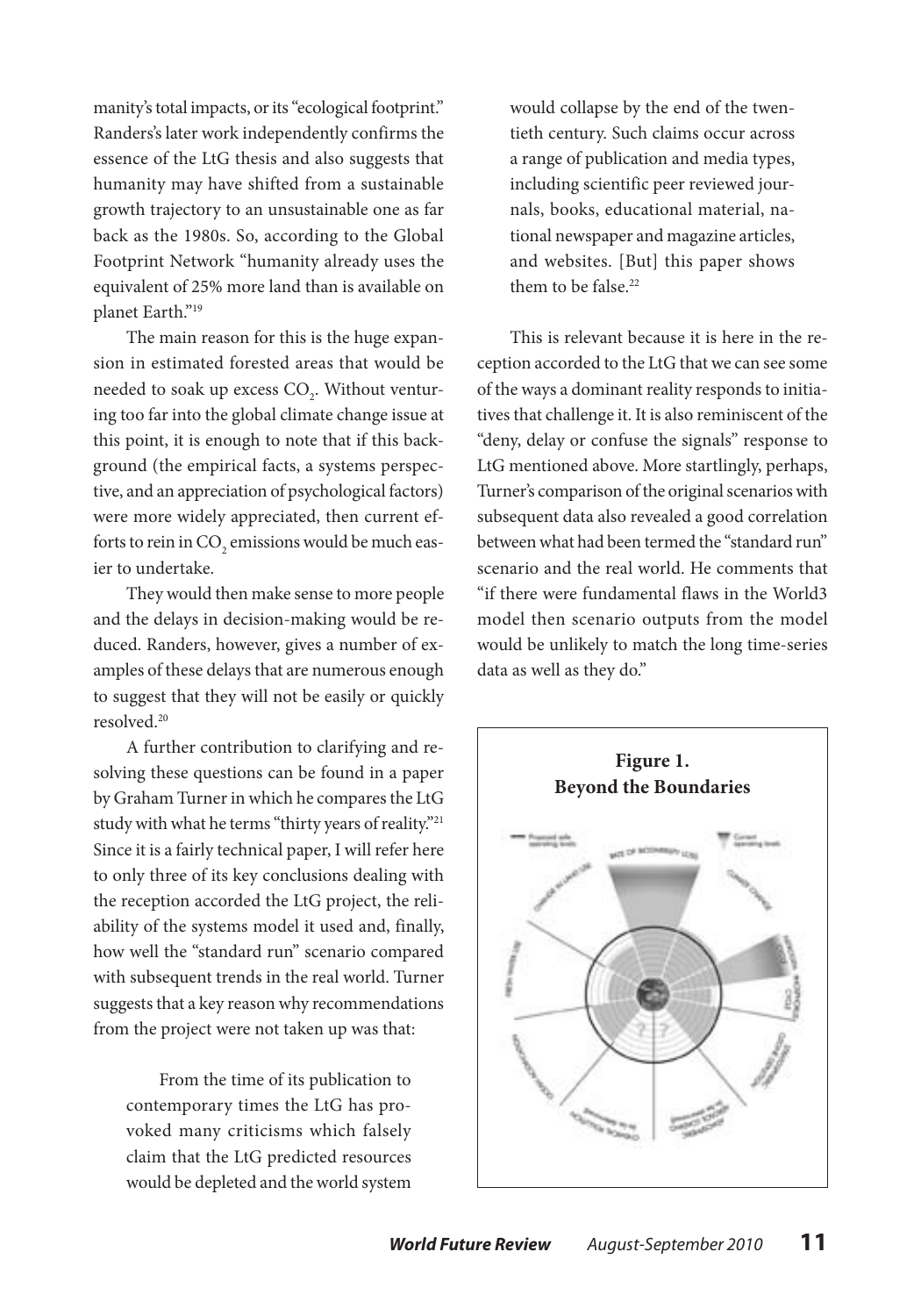He says furthermore that "The good comparison of scenario outputs with historical data provides a degree of validation of the World3 model, and emphasises the likelihood of the global system reproducing the underlying dynamics of the 'standard run' scenario."23 Some of the details of the latter also closely matched other emerging issues, such as those of peak oil and constraints on food production in some areas. But the sting, as it were, is in the tail for Turner. He concludes:

[T]he observed historical data for 1970–2000 most closely matches the simulated results of the LtG "standard run" scenario for almost all the outputs reported; this scenario results in global collapse before the middle of this century.<sup>24</sup>

The data comparison presented here lends support to the conclusion from the LtG that the global system is on an unsustainable trajectory unless there is a substantial and rapid reduction in consumptive behavior, in combination with technical progress.25

These are powerful and challenging conclusions but the truly remarkable thing is that even at this late date they are still not widely understood or taken seriously. That said, there is evidence that scholars and other commentators are beginning reinterpret the meaning and implications of the LtG debate.26

Then, in 2009, Johan Rockstrom, director of the Stockholm Environment Institute, Sweden, convened a meeting of specialists to take a fresh look at human impacts on the global system.<sup>27</sup> This time the focus was on nine interlinked planetary boundaries and the thresholds associated with each. Figure 1 shows the main results.

The research team found that planetary boundaries had already been exceeded in three cases (climate change, species extinctions, and the nitrogen cycle), that four more were close to be-

ing breached (ozone depletion, fresh water usage, ocean acidification, and changes in land use), but that there was insufficient data to decide on the remaining two (atmospheric aerosol loading and chemical pollution). In the present context these are fairly dramatic results and again they should have set the alarm bells ringing.

Yet the article ends by stressing the "gaps in our knowledge" and, somewhat perversely stating "the evidence so far suggests that, as long as the thresholds are not crossed, humanity has the freedom to pursue long-term social and economic development."28 I would have thought that was exactly what is at risk now.

A later article in *New Scientist* reviewed the results of the study and concluded that, "however you cut it, our life support systems are not in good shape."29 Yet this piece also concluded with the good news that the ozone hole in the atmosphere was "gradually healing," suggesting that "action is possible—and can be successful."30 In both cases a dire situation was played down in favor of what looks like a kind of false optimism. So, while it makes sense to avoid overstatement, it also seems that parts of the scientific community prefer to sugar the pill, rather than come out and clearly state that humanity is currently set on a no-win path. Others, however, are more forthcoming.

## **Notions of "Collapse"**

As I indicated above, there is much more to the notion of "collapse" than first appears. So it is useful here to consider two rather different accounts. James Lovelock is well known as the originator of the Gaia hypothesis, the notion that the Earth is a self-balancing system in which all the elements of nature work together to maintain global equilibrium. To some it is a metaphor and to others a useful way of thinking about an integrated planetary system. In a number of publications, Lovelock has drawn on recent science to propose that humanity is faced with its greatest challenge ever—to restore the balance between it and the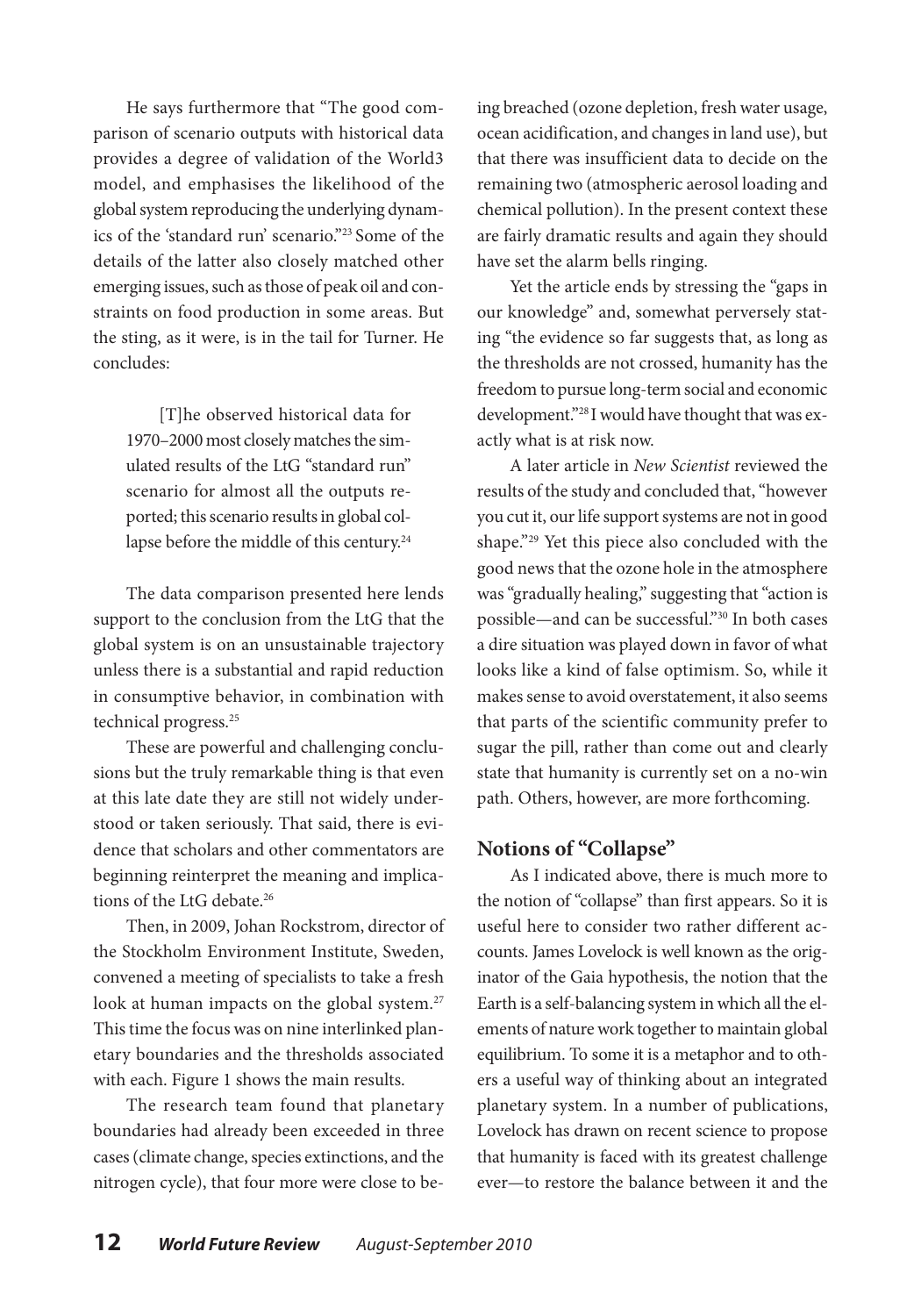Earth or be mercilessly pushed to the margins.

In his view global warming (which he calls "global heating") from rising levels of  $\mathrm{CO}_2^{\phantom{\dag}}$  and other greenhouse gases in the atmosphere will raise global temperatures by as much as 6°C to 8°C and, in the process, trigger abrupt and irreversible climate shifts. Among them are the melting of the polar ice caps, the "switching off " of the Gulf Stream (or "ocean conveyor") that warms western Europe, abrupt shifts in rainfall patterns, and the rendering of large tracts of land unproductive and uninhabitable. Sea levels will rise, submerging coastal cities and displacing large numbers of people. Overall, he anticipates "a climate storm the Earth has not seen for 55 million years."31

In this catastrophist view, the human species has become complacent about its place upon the earth and takes seriously neither its current impacts nor where these will lead. As Lovelock notes, "our journey into the future is amazingly unprepared."<sup>32</sup> Enough is known about the global system, and about how it functions, to provide us with clear warnings of what lies ahead and perhaps even time to deal with it. But business-asusual thinking no longer makes any sense and is seen as evidence of the inertia of the industrial outlook. If it remains in place then "our species may never again enjoy the lush and verdant world we had only a hundred years ago.... Few of the teeming billions now living will survive."33

The author adds several new ideas to the developing debate. First, he asks us to set aside notions of "sustainable development" and so-called "renewable" energy sources. In his view both are little more than romantic dreams. In one of the most outspoken passages he writes that:

Our religions have not yet given us the rules and the guidance for our relationship with Gaia. The humanist concept of sustainable development and the Christian concept of stewardship are

flawed by unconscious hubris. We have neither the knowledge nor the capacity to achieve them. We are no more qualified to be the stewards or developers of the Earth than are goats to be gardeners.<sup>34</sup>

Second, he argues forcefully for a reconsideration of the possible role of nuclear energy which, in his view, has been too-readily demonized and dismissed but is the only source of energy that, in the absence of fusion power, will be able to provide base-load electricity for the foreseeable future. In this respect he parts company from other observers who broadly identify with the environmental movement but view nuclear power as an expensive diversion.

Third, he proposes a value change that goes to the heart of the relationship between the species and the planet. He asks us to think of Gaia first and to place humanity second. That is, to reverse the deeply inscribed habits, ways of thinking, operating procedures and the like which have guided human behaviour over millennia. In part this echoes the view from the LtG study which suggests that "We have to make our own constraints on growth and we have to do it now."35 Yet since the prospects for achieving such constraints in the next decade or soon thereafter remain remote, what should we do? A small ray of hope is offered in the following statement:

We need the people of the world to sense the real and present danger so that they will spontaneously mobilize and unstintingly bring about an orderly and sustainable withdrawal to a world where we try to live in harmony with Gaia.<sup>36</sup>

There are a number of criticisms of the Gaia hypothesis, one of which is the way it employs the metaphor of a "benign Earth Goddess" to represent concepts from science in general and from systems science in particular. Another is that Gaia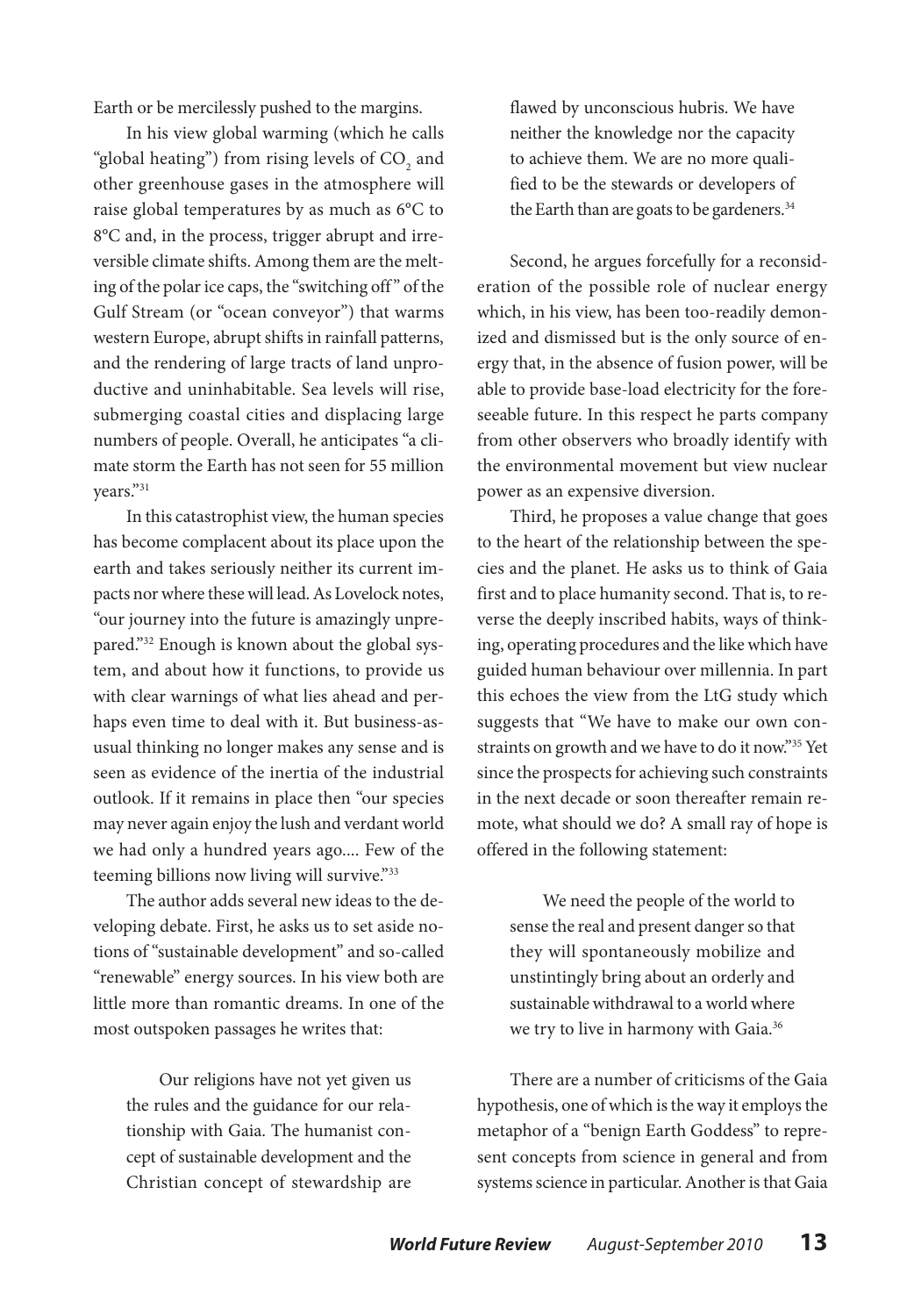herself may not actually be that benign. In fact recent evidence suggests otherwise. For example, Peter Ward writes:

Two lines of research are particularly damning: One comes from deep time—the study of ancient rocks—and the other from models of the future. Both overturn key Gaian predictions and suggest that life on Earth has repeatedly endured "Medean" events—drastic drops in biodiversity and abundance driven by life itself—and will do so again in the future  $37$ 

Many, if not most, mass extinctions in the past had "microbial" sources. That is, such extinctions appear to have been caused by "huge blooms of bacteria belching poisonous hydrogen sulphide gas." In this view, Gaia is an illusion and "life seems to be pursuing its own demise."<sup>38</sup>

Many responses to such downbeat views are, of course, possible. On the one hand they could reinforce an existentialist viewpoint that life was always pretty meaningless anyway. On the other, one might also conclude that, if life is so transient, rising and falling over time, then it should also be considered precious and therefore particularly worthy of our care and respect.

This reveals a vital clue. The future of the world depends not only on the clarity of the diagnoses provided by science. More profoundly it depends on the individual and collective responses of human beings that emerge from their values, perceptions, and worldviews. The perception that the human race itself may be shutting down the wellsprings of life on the planet, destroying its life-support systems and interfering in the great cycles of matter and energy, projects the species into new territory where more empowering responses can also be envisaged.

If, instead of labeling potentially disastrous futures as mere "gloom and doom," we openly acknowledged the reality of what collectively stands before us—an uninhabitable world and the decline of the human species—what then? We might discover sources of insight, strength, and motivation that would finally enable us to make some of these deep-seated and systemic changes in selfconcept and in how we live and relate to the rest of the world.

As we have seen above, most of the evidence for the "overshoot and collapse" hypothesis comes from using the past to model various possible futures. Complementing this approach is another sub-field of enquiry that looks at how a number of past societies have dealt with these same issues. One of the most influential is Joseph Tainter's work on social collapse.<sup>39</sup> A further addition to this literature is Jared Diamond's work *Collapse*, which provides further insights into the factors and dynamics involved.<sup>40</sup>

While Diamond's earlier work used comparative studies of past societies to understand how each was built up and established, *Collapse* focuses on how they either survived or broke down. Eight factors are held to have been responsible for past breakdowns: deforestation and other habitat destruction; soil erosion, salinization, and loss of fertility; problems with water management, overhunting, overfishing, and the effects of introduced species; and finally, contributing to all of these, overpopulation. Four factors are cited that affect our own prospects. These are anthropogenic (human caused) climate change, toxins in our environment, energy shortages, and, again, population growth.

The bulk of Diamond's book provides a valuable compendium of case studies showing how these factors operated at different times and in different places. His hope is that if we understand the past, we may be clearer about the causes of collapse and act more decisively to prevent it. Thus the last three chapters are devoted to the "practical lessons" that have emerged. He asks "Why do some societies make disastrous choices?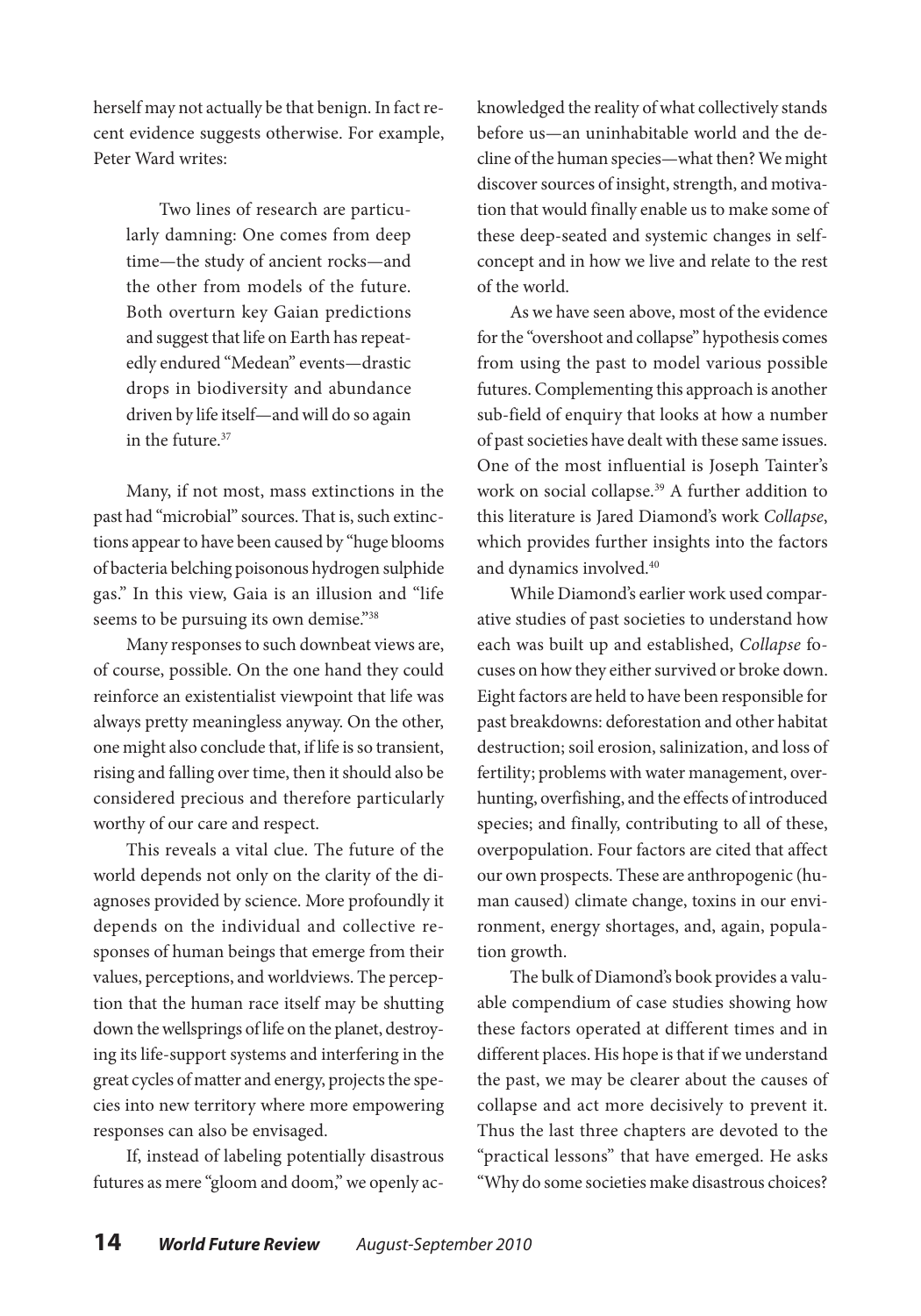How does big business relate to the environment? And finally, what does it all mean for us today?" Among the reasons he cites for societal bad choices are:

• Failure to anticipate a problem before it arrives.

• Failure to recognise a problem after it has arrived.

• Failure to solve a problem after it has arrived and been recognised.<sup>41</sup>

Reasons for these failures have multiple and very familiar explanations including: perverse subsidies, inappropriate responses to the "tragedy of the commons" (i.e., over-exploitation of commonly owned resources), and the overextension of values or, conversely, blind adherence to currently disastrous ones. In addition, various psychological factors are mentioned, including crowd psychology and the varieties of human denial.

Some cogent observations are made here but he passes rather lightly over this territory. For example, Diamond treats big business with remarkable restraint. He notes what he considers to be positive examples of constructive, long-term thinking even in areas such as agriculture and ocean fisheries where, as we have seen, unsustainable practices are common. And he holds the public responsible for actively or passively acceding to unsustainable business practices.

In his final chapter, however, Diamond puts aside any residual doubt about where he stands. It summarizes a dozen familiar concerns, such as the loss of natural habitats and the steady decline in genetic diversity, various environmental insults, water and energy shortages, chemical pollution, climate change, and continued growth in the human population. He concludes, as others have, that:

Our world society is presently on a non-sustainable course, and any of our 12 problems of non-sustainability that we have just summarized would suffice to limit our lifestyle within the next several decades. They are like time bombs with fuses of less than 50 years.<sup>42</sup>

This conclusion is strikingly similar to Turner's, above. In Diamond's view, the major oversight for which we are all responsible is that "the prosperity that the First World enjoys at present is based on spending down the environmental capital in the bank."43 Thus there is no longer any room for debate about whether past collapses have modern parallels and associated lessons. Rather, "such collapses have actually been happening recently, and others appear to be imminent. Instead, the real question is how many more countries will undergo them."44 Given all this work, and especially the in-depth examination of a dozen or so case studies, the grounds for hope that Diamond offers seem rather slender. Here is a summary:

• Because we are the cause of our environmental problems, we are the ones in control of them, and we can choose to stop causing them and start solving them.

• We can muster the courage to practice long-term thinking, and to make bold, courageous, anticipatory decisions at a time when problems have become perceptible but before they have reached crisis proportions.

• But we must also find the courage to make many painful decisions about value; e.g., how much of our traditional consumer culture and First World standard of living can we afford to retain?

We can be grateful that, while past societies lacked archaeologists and television, today TV documentaries and books are able to show us in graphic detail how past societies collapsed. It follows that we have the opportunity to learn from the mistakes of peoples in the past.45

In this view, we have the advantages of comparative knowledge, technically advanced media, and a range of admirable human qualities. Yet this does not explain our long-standing cultural my-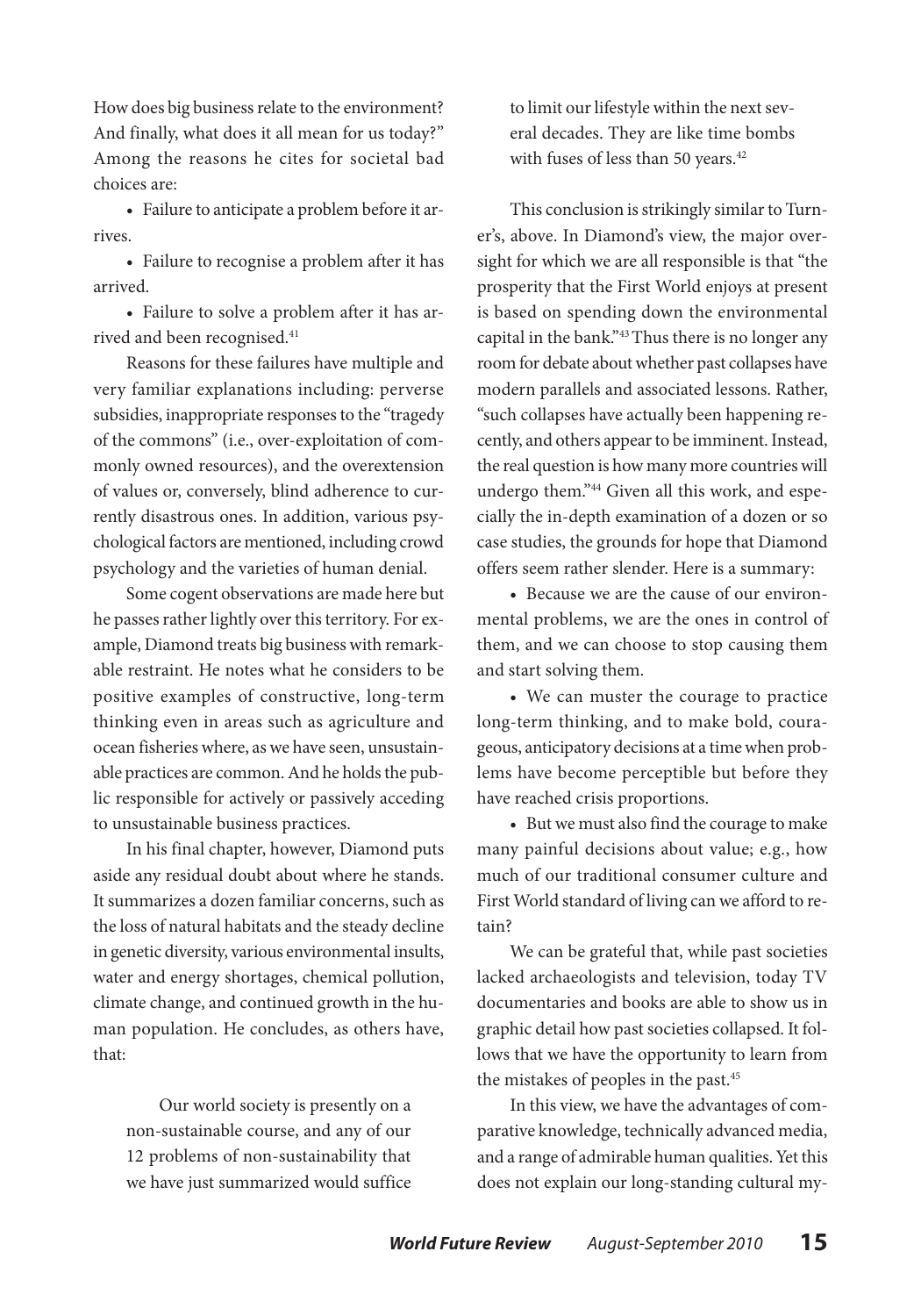opia or why, equipped with these resources, we still appear committed to an "overshoot and collapse" trajectory. To find such an explanation suggests that we must look deeper into ourselves and into the workings of advanced societies.

## **The Contemporary Meaning of "Overshoot and Collapse"**

The *Limits to Growth* study has been critiqued for its technocratic emphasis, its lack of engagement with affected constituencies, its assumptions regarding the efficacy of market mechanisms, and its relative lack of attention to the social, economic and political dimensions of issues such as climate change.<sup>46</sup> These criticisms are certainly valid but do not materially detract from its overall significance. For one thing the LtG study was, in itself, a wake-up call, an invitation to a wider debate and to a more adequate view of humanity and its place in the world.

For another, it did, in fact, anticipate two of the greatest challenges of our time—climate change (caused by CO<sub>2</sub> overwhelming natural "sinks") and resource depletion (of which "peak oil" is the prime example). Both were sanctioned by a careless profiteering mentality that remained ignorant of global limits and sponsored forms of development that led directly to the current impasse.

The main conclusion to be drawn from these accounts is that humanity is indeed living a long way beyond its means and has been doing so for quite a while. The cultural triumphalism often expressed by those currently in power looks both foolish and empty when viewed in this light. The human species is consuming natural capital at a frightening rate rather than living on renewable interest. Wherever we care to look, the evidence is clear. In general terms the presence of over 6 billion people is degrading the Earth and reducing its capacity to support life. But this is not merely a question of raw numbers. Different populations clearly exert different impacts, and the currently affluent are quite clearly consuming more of their earth share than is just or wise.<sup>47</sup>

For some time the IPAT formula has been used to give an approximation of the different impacts associated with people of different living standards. Impact was held to be a multiplier of Population  $\times$  Affluence  $\times$  Technology. In 2009, George Monbiot suggested that a more accurate rendering would be ICAT, or Impact = Consumers × Affluence × Technology. Quoting recent research, he argued that "There's a weak correlation between global warming and population growth" and "a strong correlation between global warming and wealth."

And yet he was unable to "find any campaign whose sole purpose is to address the impacts of the very rich."48 This identifies a major contradiction since a great deal of affluent consumption is learned behavior based on faulty assumptions about people and their world.

Overall, humanity is undermining the web of life that evolved here and that existed for millennia before humans appeared on the scene. It is not necessary to buy into any strong version of Gaian mythology to recognize that this living web, which has passed through numerous ancient cataclysms and created the very foundations of our own lives and being, is an unparalleled gift from deep time that is—or should be—regarded as being of incalculable intrinsic value.

It is profoundly ironic that some earlier cultures did recognize this. It follows that it is incorrect to imagine that those of us who are part of the most technically powerful civilization in history could ever imagine that we have the right to destroy or degrade any part of it.

Yet whether we look at the story of the oceans, forests, reefs, birds, or melting glaciers, different fragments of the same story are reflected back at us.49 Humanity has become a global force in its own right but is still thinking and behaving as if it lived on a world without limits that could continue to absorb impacts and insults of all kinds without consequence.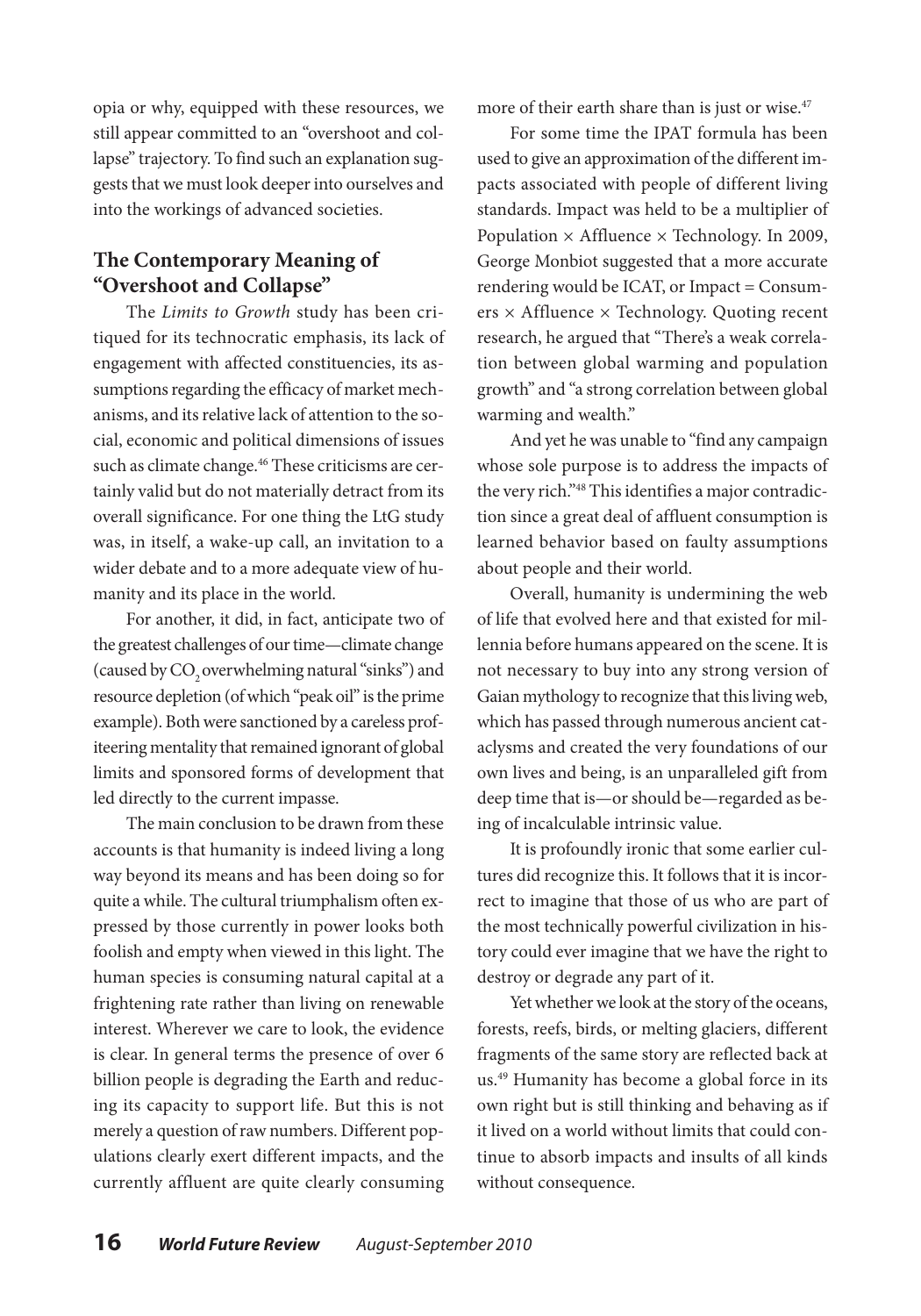The same games of dominance and power that our species has enacted over centuries are still being played out as if the Earth were infinitely resilient. But we now know it is not. Even Machiavelli, an uncompromising master of strategy, recognized the importance of timely foresight as long ago as the sixteenth century.<sup>50</sup> Now the signals of distress from the global system are neither rare nor esoteric but plentiful and increasingly obvious.

There are also, of course, large numbers of people living in poverty, and their diminished means prevent them from reading the signals of change and dealing with the encroaching global emergency. In many cases they are already experiencing the early manifestations of climate change: unreliable rains, falling or unreliable river flows, vanishing fisheries, and so on. Those who live in affluent circumstances tend to have a somewhat higher level of awareness and understanding but, on the whole, choose not to respond.

We also know that our civilization was not only built by exploiting fossil fuels but continues to rely on them even as supplies of oil diminish and the costs of global warming from  $\mathrm{CO}_2$  pollution escalate. In these circumstances E.O. Wilson's suggestion that human beings may be "hard wired" to respond only to short term and immediate stimuli and hence are destined to fail makes some sense. But, fortunately for us, that view is only one part of the story. We also need to look more closely at where our responses to global challenges originate and also how they are conditioned through invisible—but immensely powerful—sociocultural forces.

Let us, however, be clear about one thing. The notion of overshoot and collapse is no longer a distant hypothesis. Rather, it is a structural reality, an unavoidable part of the world in which we live.

And here we need to register a couple of important caveats, one of which has already been mentioned. First, the above analysis is by no means a "gloom and doom" conclusion. Rather,

it contains within it seeds of considerable promise. Second, the concept of "collapse" is by no means as monolithic or settled as it may at first appear. It is, in fact, a kind of blanket term that actually conceals a wide range of opportunities for intervention and choice that are thus far little understood or explored.

Fortunately for us, these considerations offer hope in several challenging and surprising directions. But only if we can first find the breadth of vision and the courage to face the facts of our global situation and acknowledge the need for dramatic changes in our present behaviors and in many of the traditional values that underlie them.

#### **Notes**

- 1. Richard Slaughter, *The Biggest Wake Up Call in History* (Brisbane: Foresight International, 2010).
- 2. Dennis Meadows, Donella Meadows, and Jorgen Randers, *The Limits to Growth* (New York: Universe Books, 1972).
- 3. Ibid., p. 51.
- 4. Science Policy Research Unit, "The Limits to Growth Controversy" Guildford: IPC Business Press, *Futures,* 5, 1, (1973).
- 5. Meadows, 1972, op cit 153-4.
- 6. Dennis Meadows, Donella Meadows, and Jorgen Randers, *Beyond the Limits* (London: Earthscan, 1992).
- 7. Ibid., 137.
- 8. Ibid., 137.
- 9. Ibid., 180.
- 10. Ibid., 216.
- 11. Ibid., 224-236.
- 12. Dennis Meadows, Donella Meadows, and Jorgen Randers, *Limits to Growth—30 Year Update* (London: Earthscan, 2005).
- 13. Ibid., 203.
- 14. Ibid., 178.
- 15. Ibid., 235-63.
- 16. Jorgen Randers, "Global Collapse—Fact or Fiction?" *Futures* 40 (2008) 853-864.
- 17. Ibid., 853.
- 18. Ibid., 857. The author cites the collapse of the former